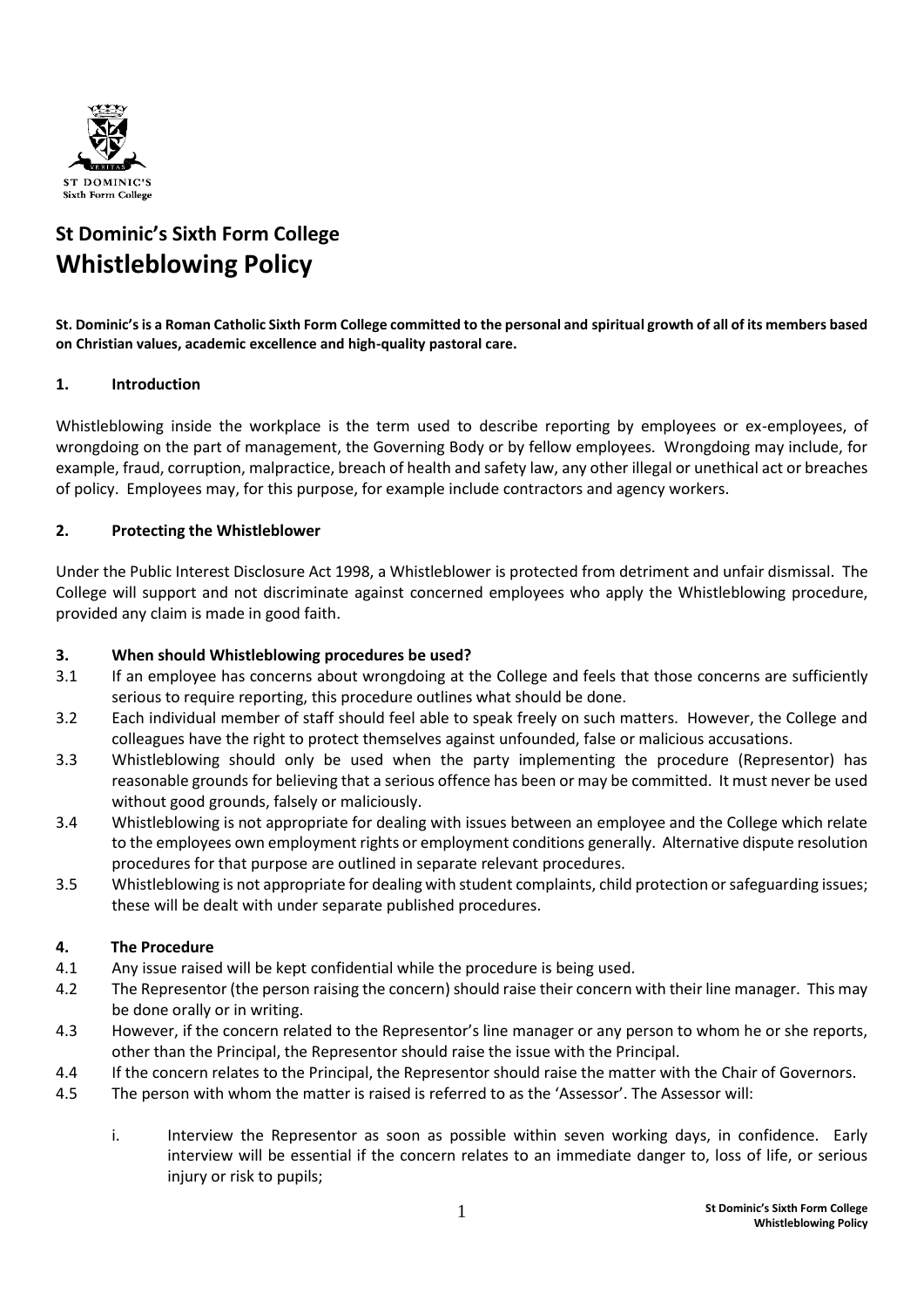- ii. Obtain as much information as possible from the Representor about the grounds for the belief or wrongdoing;
- iii. Consult with Representor about further steps which could be taken;
- iv. Advise the Representor of the appropriate route if the matter does not fall under this procedure;
- v. Other than in the case of paragraph 4.4, report all matters raised under this procedure to the Principal.
- 4.6 At the interview with the Assessor, the Representor may be accompanied by a recognised trade union representative or work colleague. The Assessor may be accompanied by a member of the College staff to take notes.

The Assessor may at any time disclose the matter to a professionally qualified lawyer for the purpose of taking legal advice. The Assessor may also discuss the issue, in confidence, with other suitable professionals, such as independent HR consultants or school governance providers in order to assess the nature of the case and to inform the outcome of the investigation.

- 4.7 Promptly, within 10 working days of the interview, the Assessor will recommend one or more of the following:
	- i. The matter be further investigated internally by the College
	- ii. The matter be further investigated by external consultants appointed by the College
	- iii. The matter be reported to an external agency
	- iv. Disciplinary proceedings be implemented against an employee
	- v. The route for the Representor to pursue the matter if it does not fall within the procedure
	- vi. No further action is to be taken by the College
- 4.8 The grounds on which no further action is taken include:
	- i. The Assessor is satisfied that there is no evidence that wrongdoing within the meaning of this procedure has occurred or is likely to occur;
	- ii. The Assessor is satisfied that the Representor Is not acting in good faith;
	- iii. The matter is already (or has been) the subject of proceedings under one of the College's other procedures or policies;
	- iv. The matter concerned is already (or has been) the subject of legal proceedings or has already been referred to an external agency.
- 4.9 The recommendation of the Assessor will be made to the Principal. However, should it be that the Principal is the Assessor or it is alleged that the Principal is involved in the alleged wrongdoing; the recommendation will be made to the Chair of Governors
- 4.10 The Principal or Chair of the Governing Body, as appropriate, will ensure that the recommendation is implemented unless there is good reason for not doing so in whole or in part. Such a reason will be reported to the next meeting of the Governing Body.
- 4.11 The Representor's identity will be kept confidential unless the Representor otherwise consents or unless there are grounds to believe that the Representor has acted maliciously. In the absence of such consent or grounds, the Assessor will not reveal the identity of the Representor, except:
	- i. Where the Assessor is under a legal obligation to do so;
	- ii. Where the information is already in the public domain; or
	- iii. On a legally privileged basis to a professionally qualified lawyer for the purpose of obtaining legal advice.
- 4.12 The conclusion of any agreed investigation will be reported by the Assessor the Representor promptly within twenty-eight working days of the initial interview.